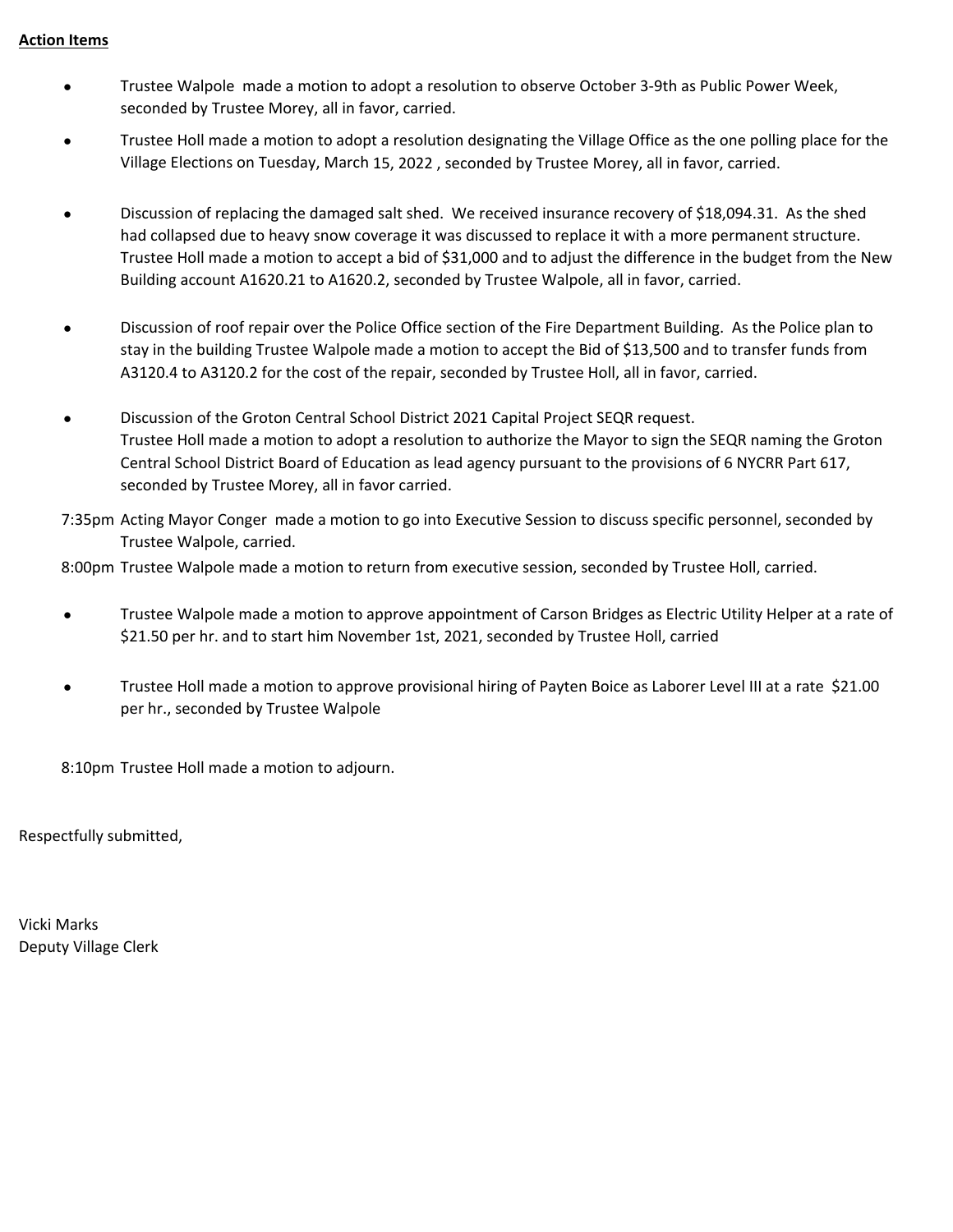# **Electric Department Report**

## **September 13, 2021**

# **Work Completed**

at 125 Hillcrest Dr.<br>
In W. South St.<br>
oft<br>
this<br>
on Elmwood Ave.<br>
for new 200-amp services at 117 Cedar Lane<br>
it is services for Olde Home Days<br>
ites on Spring St<br>
d turn on's<br>
on sweeper<br>
ligs<br>
nholes on ground streets<br> Hooked up new service at 312 Barrows St. (Don Scutt) Trimmed trees Chipped brush Brush hogged 12470 line off of Elm St. Reattached meter box at 125 Hillcrest Dr. Replaced pole 20-13 on W. South St. Safety school in Endicott Changed out streetlights Cleaned up down tree on Elmwood Ave. DSNY mark outs Read meters Disconnect/reconnect for new 200-amp services at 117 Cedar Lane Set up multiple cords & services for Olde Home Days Call out 8/28 tree on wires on Spring St Non-pays shut off's and turn on's Helped grind streets Helped change broom on sweeper Removed American flags Helped DPW raise manholes on ground streets Changed oil on E1 MEUA conference Jack – apprentice school in Fairport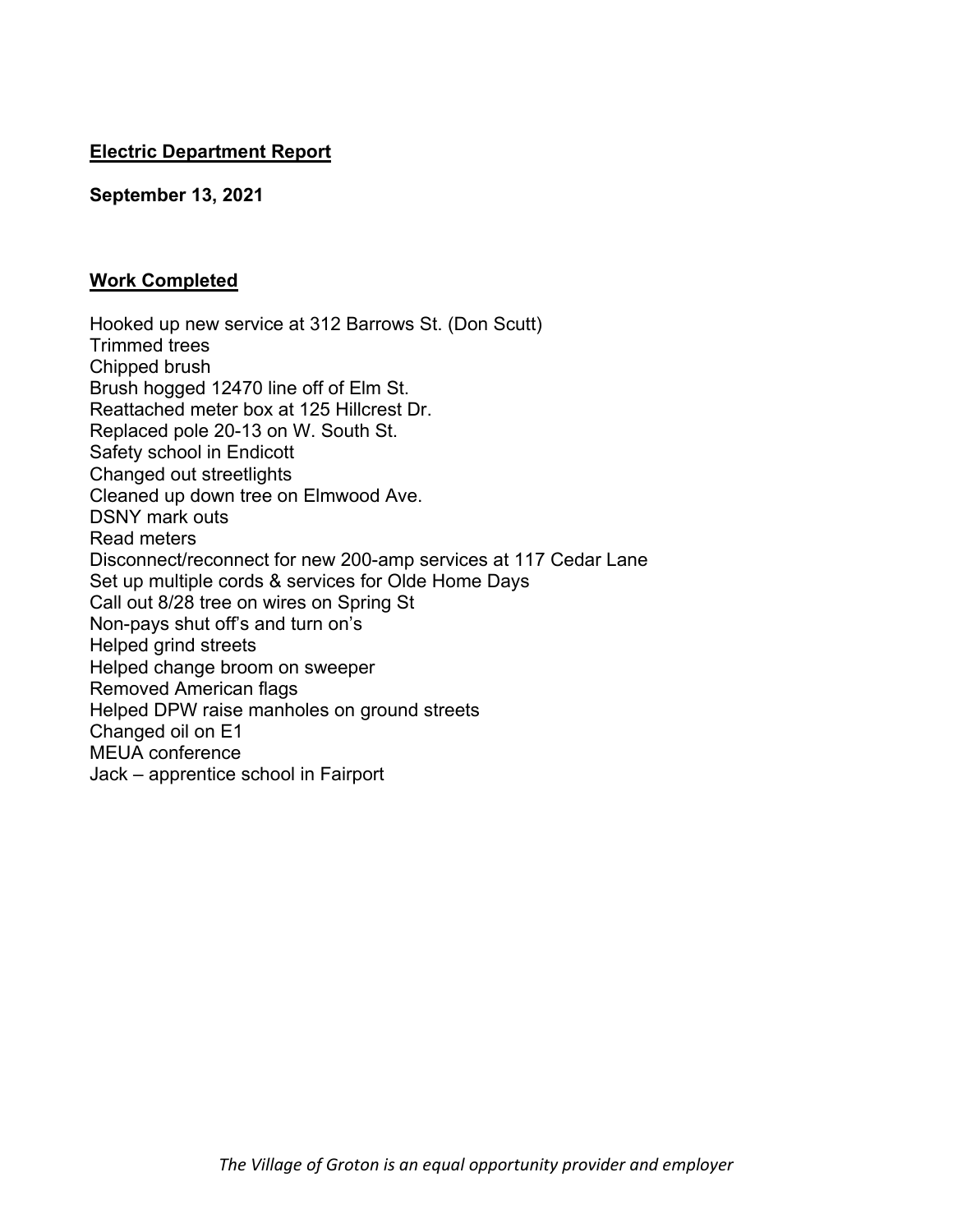

# **Village of Groton**

143 E Cortland Street, PO Box 100  $\diamond$  Groton, NY 13073 Phone: 607-898-3966 ♦ Fax No. 607-898-4177 TDD: New York State Relay 1-800-662-1220 e-mail: customerservice@grotonny.org

|                                             | Michael G. Holl     |
|---------------------------------------------|---------------------|
|                                             | Jean E. Morey       |
|                                             | Terrance E. Walpole |
| Village Administrator, PTCharles V. Rankin  |                     |
|                                             |                     |
| Dept. of Public Works SupvChad M. Shurtleff |                     |
| Electric Utility Supv Stephen E. Teeter     |                     |
|                                             |                     |

# **Department of Public Works August 16 – September 20, 2021**

# **Completed Work/Projects:**

- Street sweeping on a regular basis
- Repair telemetry equipment for the water tower
- Flooding on Lincoln Ave. clean up
- Clean up for Olde Home Days mowing and garbage
- Locate manholes for street milling
- Raise 5 manholes to proper grade
- Install a driveway pipe on Hillcrest
- Plumbing repairs at the Conger Wells
- les for street milling<br>
ples to proper grade<br>
way pipe on Hillcrest<br>
irs at the Conger Wells<br>
 Conger Blvd., Pasadena, and Corona Ave.<br>
k behind Baken Ave. houses<br>
aks over the Police Dept.<br>
1 water pipe on Sykes St.<br>
ete Street milling – Conger Blvd., Pasadena, and Corona Ave.
- Clean the creek behind Baken Ave. houses
- Repair roof leaks over the Police Dept.
- Repair a storm water pipe on Sykes St.
- Read water meters

# **Schedule of Work**

- Replace two fire hydrants at 200 W. South St.
- Winterize the park
- Drainage project on W. Cortland St.
- Leaf pickup

Village of Groton

Fuel Usage Report in Gallons

| Dates:   | 09/20/2021      |               |
|----------|-----------------|---------------|
|          | <b>Unleaded</b> | <b>Diesel</b> |
| DPW      | 196             | 309           |
| Electric | 134             | 52            |
| Fire     | 145             | 40            |
| Police   | 548             |               |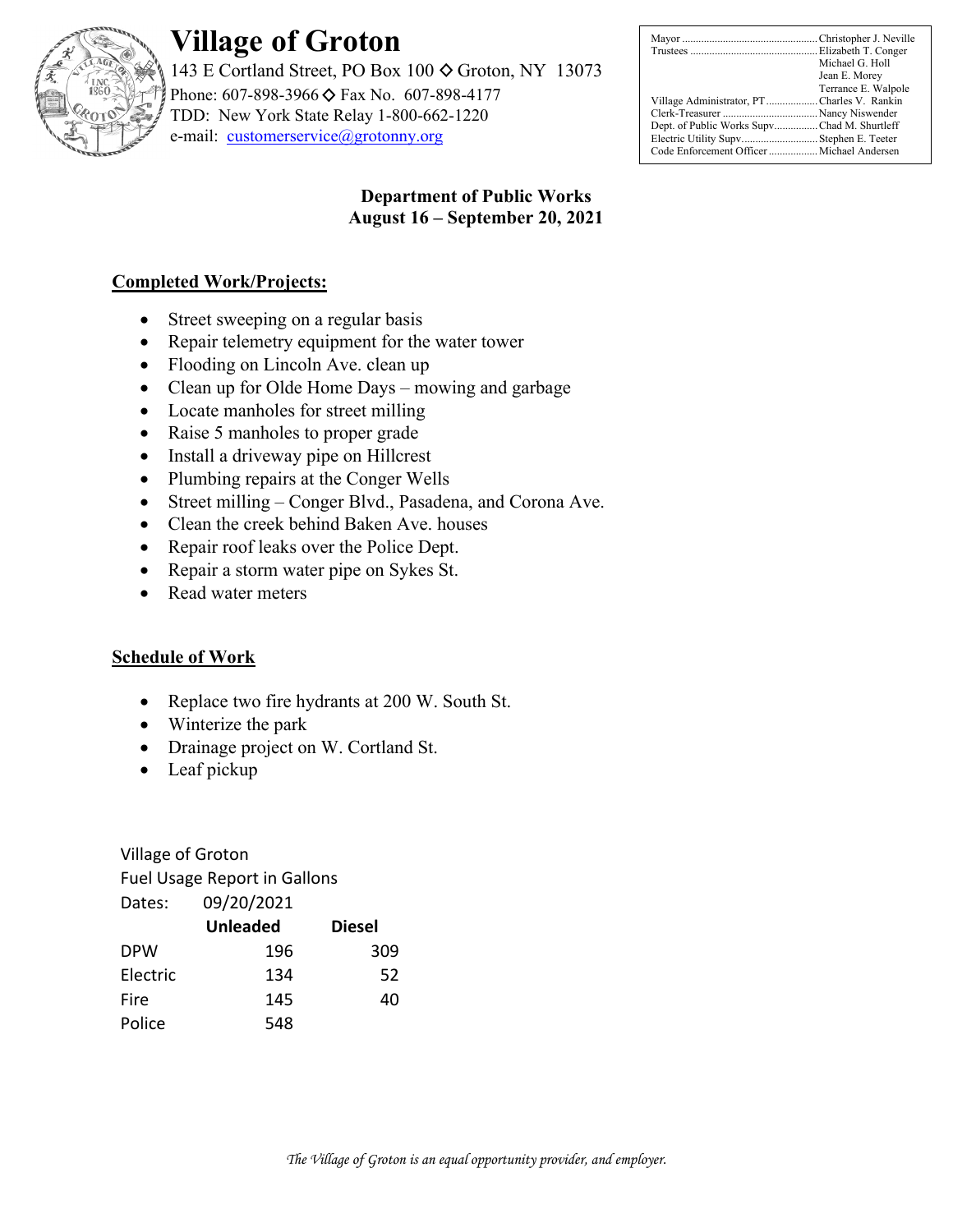*Program Manager*  Nick Wagner

*Cornell Cooperative Extension Coordinator*  Shelley Lester Athena Steinkraus, Asst. Coordinator

*Tompkins County Youth Services*  Kate Shanks-Booth Meghan Lyons

*Youth Representative*  Emma Kennett Noah McCormick

# **Groton Youth Commission**  143 Cortland St, Groton, NY 13073

*Chair*  Glenn E. Morey

*Vice Chair*  Elizabeth T. Conger

*Board Members*  Kristin Prugh Kayla Esparza Pegi Ficken Brian Klumpp Sara Knobel Maria Montreuil

#### **Meeting Minutes September 1, 2021**

The September 1, 2021, meeting of the Groton Youth Commission was called to order by Chairman Glenn Morey at 7:00 PM via Zoom. Members present were Glenn Morey, Chairman, Elizabeth Conger, Vice Chairman; Board members: Pegi Ficken, Kristin Prugh, and Sara Knobel, Program Manager Nick Wagner, Meghan Lyons, Coordinator of Community Youth Services and CCE Coordinator Shelley Lester, CCE Extension Assistant Coordinator Athena Steinkraus, Youth Representative Noah McCormick. Kayla Esparza was excused, Youth Representative Emma Kennett, Maria Montreuil, Brian Klumpp were absent.

#### **Secretary's Minutes:**

August 4, 2021, minutes having been distributed via email were approved on a motion by Betty and seconded by Glenn, motion carried.

#### **Report: Nick Wagner:**

#### **Summer Day Camp is in the books.**

aving been distributed via email were approved on a motion by B<br>the books.<br>The campers had swimming lessons every day. Because they were<br>sate the lifeguards could concentrate on the campers. Successes are<br>counselor came in The camp was a success. The campers had swimming lessons every day. Because they were the only swimmers, a lot of progress was made as the lifeguards could concentrate on the campers. Successes are noted in Nick's report that is attached. One new counselor came in as a shy person who was not very confident in herself. By the end of camp, she had come out her shell and was a leader. She used Nick as a reference to get a regular job in the community. One worker that came through the County Workforce program was surprised to learn that he loved working with the kids. He came in as a football player, athletic guy. The camp changed his thoughts about working with young campers. Youth workers also ran the Children's Farmers Market for 4 weeks.

**Report: Shelley Lester**: Shelley presented the budget report for the year to date. Everything is running right on track.

- **Report: Athena Steinkraus**: Presented the Summer Camp financial report. We are on track, more bills to m as camp has closed out. A final report should be ready by the October meeting.
- **Report: Meghan Lyons:** September Report included information from the County Health Department regarding the implementation of a third Covid vaccine shot. **Also from the County**; they are seeking applicants for Local Redistricting Commission, **TCYSD News**: Youth Services Budget has been submitted. Bullying Prevention Task Force is looking to host educational events on cyber-bullying in early 2022. **Virtual Cultural Humanity & DEI Training to be held on 10/4 and 10/13, 5-6PM.**

#### **New Business**: None

Meeting adjourned at 7:37 PM

Our next meeting is October 6, 2021 @ 7:00PM

 Elizabeth Conger, Vice Chair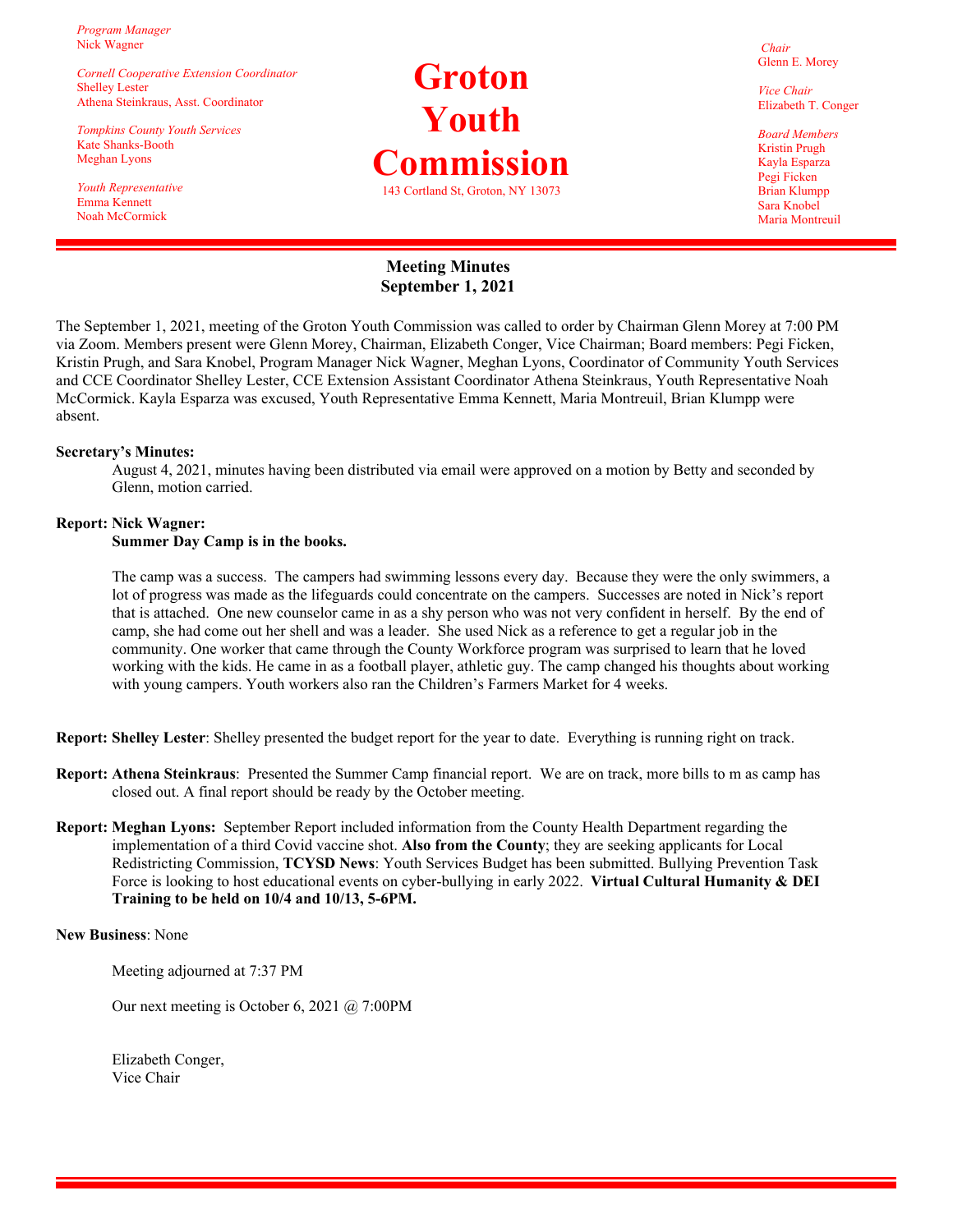# **GROTON JOINT RECREATION COMMITTEE September 8, 2021, 5:30 PM**

Chairman Scott Weeks called meeting to order  $\omega$  5:52 PM

Members present: Scott Weeks, Betty Conger and Crystal Young.

Meeting minutes for July 6, 2021 Approval: Motion by Crystal, seconded by Scott, motion carried.

Financials for May-June, EOY, July, August are delayed, pending Village closeout of 2020-2021 year.

Recreation Director's Report:

## **Summer Programming:**

- **Yoga in the Park-** This program is held on Mondays from 6-7pm at Groton Memorial Park by Katelynne Wagner. Attendance average is 2-6 people. Outdoor classes will continue through September and will be moved inside when needed. Session Two dates: Aug 23-Sept 27.
- **ning:**<br> **i Park-** This program is held on Mondays from 6-7pm<br>
telynne Wagner. Attendance average is 2-6 people. On<br>
cough September and will be moved inside when need<br>
23-Sept 27.<br> **iries** Attendance was 1235, compar **Concert Series** – Attendance was 1235, compared to 2019 – 2060. Issues to address for 2022 – smoking area(?), Food concessions (more food trucks), possibility of a Band Committee. Have the committee meet with Legion about the entire program. Suggestion of having a "commercial break" with the concerts. Let people know how and who sponsors the bands, reminding folks about the "rules" of the area. And introduction of the band. Usually, the band just starts playing with no introductions.
- **Recreation Programs**: Track & Field (2), Golf, Art, Fire, Dance, Hiking (2), Tennis (2), total participants 244. Craft packets made – 1275!
- **Pool** Lessons: 479, (509 in 2019) including private lessons for 2 adults. Water babies was a bit difficult, lots of no shows, early departures (crying babies, etc.) 2 water babies were children of former lifeguards. Total visits to the pool: 3541.

### **Fall Programming:**

- **Youth XC-** TBD based on finding volunteers. Jeff Cronk has retired from leading this program. Need at least 3 volunteers.
- **Youth Soccer-** 70 participants (2019- 77)
- **Youth Football & Cheerleading-** Cheerleading- 25, Flag- 24, Jr Tackle- 19, Sr Tackle- 14. These numbers are up from prior years.
- **Dance with Camille.** She works with both the Recreation programs and the Youth Commission programs.

### **Grants & Professional Development:**

- **2022 Winterfest Grant** Working on application. Also, working on alternatives to the format that has been followed lately. This will be dependent on Covid.
- **2022 Concert Grant** Working on application
- **Legacy Grant for Tennis Courts** \$5,000 Award!
- **Community Foundation Grant for Pool-** \$5,000 Award!
- *Extended School Day Grant with Groton Schools- Not awarded*